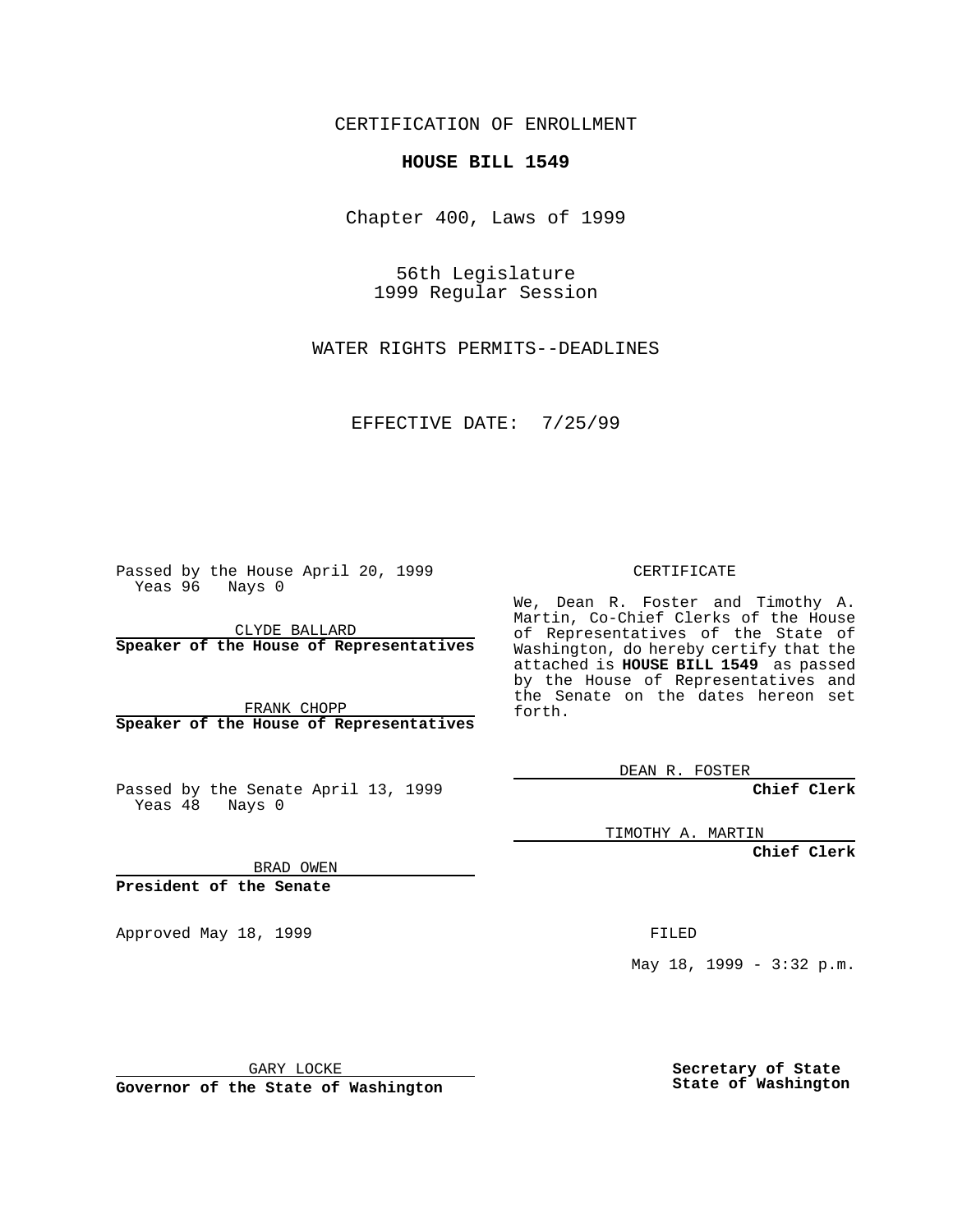## **HOUSE BILL 1549** \_\_\_\_\_\_\_\_\_\_\_\_\_\_\_\_\_\_\_\_\_\_\_\_\_\_\_\_\_\_\_\_\_\_\_\_\_\_\_\_\_\_\_\_\_\_\_

\_\_\_\_\_\_\_\_\_\_\_\_\_\_\_\_\_\_\_\_\_\_\_\_\_\_\_\_\_\_\_\_\_\_\_\_\_\_\_\_\_\_\_\_\_\_\_

## AS AMENDED BY THE SENATE

Passed Legislature - 1999 Regular Session

**State of Washington 56th Legislature 1999 Regular Session**

**By** Representatives G. Chandler, Linville, Mastin, Schoesler, Koster and Fortunato

Read first time 01/28/1999. Referred to Committee on Agriculture & Ecology.

1 AN ACT Relating to extending deadlines prescribed as conditions in 2 water rights permits; and amending RCW 90.03.320.

3 BE IT ENACTED BY THE LEGISLATURE OF THE STATE OF WASHINGTON:

4 **Sec. 1.** RCW 90.03.320 and 1997 c 445 s 3 are each amended to read 5 as follows:

 Actual construction work shall be commenced on any project for which permit has been granted within such reasonable time as shall be prescribed by the department, and shall thereafter be prosecuted with diligence and completed within the time prescribed by the department. The department, in fixing the time for the commencement of the work, or for the completion thereof and the application of the water to the beneficial use prescribed in the permit, shall take into consideration the cost and magnitude of the project and the engineering and physical features to be encountered, and shall allow such time as shall be reasonable and just under the conditions then existing, having due 16 regard for the public welfare and public interests affected( $\frac{1}{12}$ 17 for good cause shown, it)). For good cause shown, the department shall extend the time or times fixed as aforesaid, and shall grant such further period or periods as may be reasonably necessary, having due